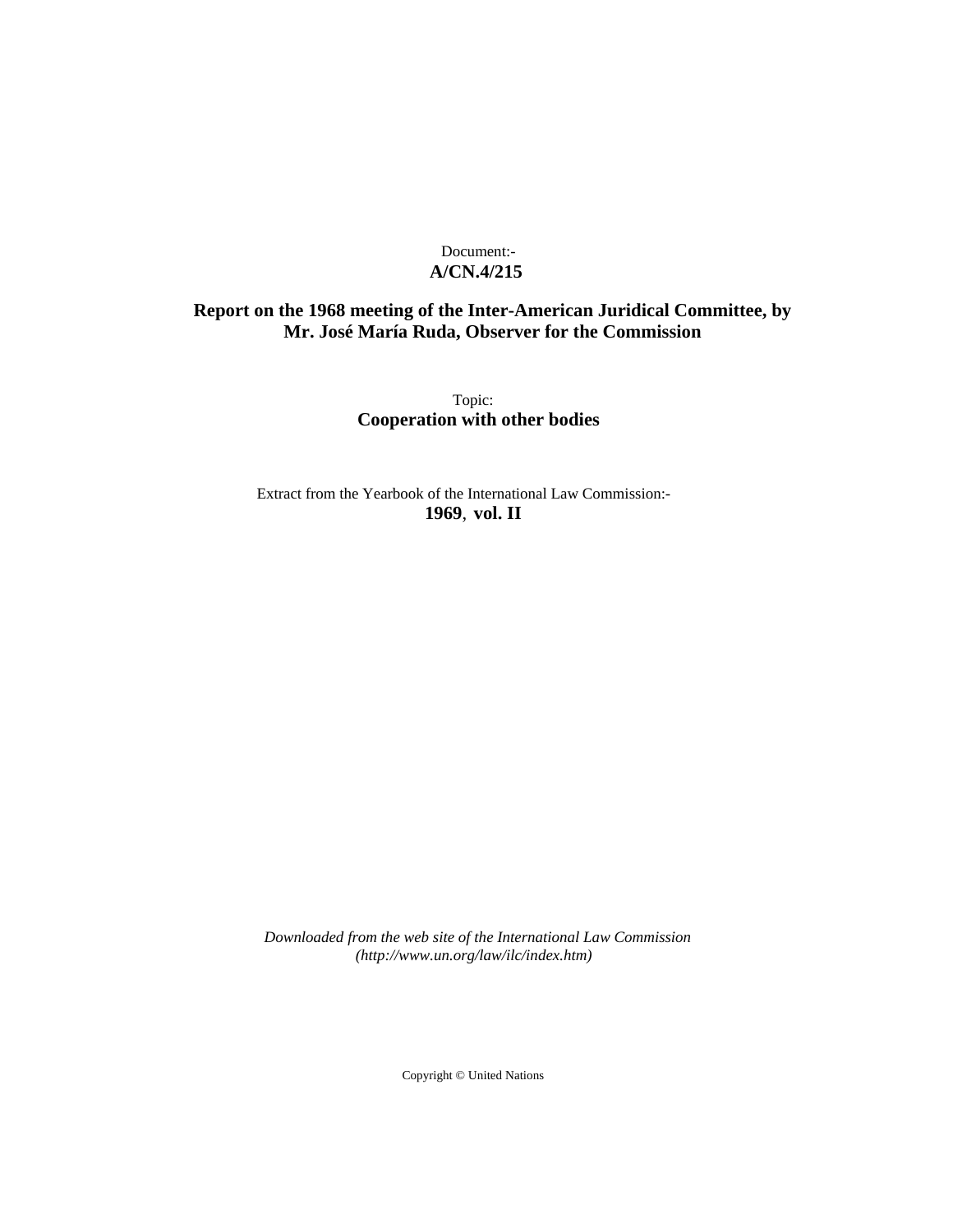# **DOCUMENT A/CN.4/215**

**Report on the 1968 meeting of the Inter-American Juridical Committee, by Mr. Jose Maria Ruda, Observer for the Commission**

> *[Original text: Spanish] [24 April 1969]*

1. In accordance with the decision taken by the International Law Commission at its twentieth session,<sup>1</sup> I had the honour to attend, as Observer for the Commission, the meeting of the Inter-American Juridical Committee which was held at Rio de Janeiro from mid-June to early September 1968. I attended from 26 to 30 August. The following members participated in the meeting: Mr. Francisco Campos (Brazil), Mr. Jose Joaquin Caicedo Castilla (Colombia), Mr. Francisco Gonzalez de la Vega (Mexico), Mr. Jorge Aja Espil (Argentina), Mr. Elbano Provenzali Heredia (Venezuela) and Mr. William S. Barnes (United States of America). Mr. Francisco Campos was elected Chairman of the Committee.

2. The items of substance considered by the Inter-American Juridical Committee at this meeting were:

- *(a)* Harmonization of the legislation of the Latin American countries on companies, including the problem of international companies (Rapporteur: Mr. J. J. Caicedo Castilla);
- *(b)* A uniform law for Latin America on commercial documents (Rapporteur: Mr. J. Aja Espil);
- (c) Draft statutes of the Inter-American Juridical Committee (Rapporteurs: Mr. J. Aja Espil and Mr. J. J. Caicedo Castilla);
- *(d)* Draft report to the first General Assembly of the

Organization of American States (Rapporteurs: Mr. E. Provenzali Heredia and Mr. J. J. Caicedo Castilla);

 $(e)$  International Standstill Agreements (Mr. William S. Barnes).

3. A brief summary of the results of the discussion on each topic follows below.

(a) *Harmonization of the legislation of the Latin American countries on companies, including the problem of international companies*

4. The Committee unanimously approved an opinion on this topic, in which it reviewed the American and European precedents, particularly since the creation of the European Economic Community, problems related to the nationality of companies and the laws applicable to them, recognition of the juridical personality of foreign companies and the position of "public international" or "multinational" companies.

5. In its conclusions, the Committee resolved again to request the Council of the Organization of American States to call a specialized conference to consider the revision of the Bustamante Code <sup>2</sup> or decide to adopt a code of private international law, at which the provisions concerning companies would be specially examined. It suggested the desirability of adopting new provisions in

<sup>1</sup>  *Yearbook of the International Law Commission, 1968,* vol. II, document A/7209/Rev.l, p. 225, para. 114. League of Nations, *Treaty Series,* vol. 86, pp. 254 *et seq.*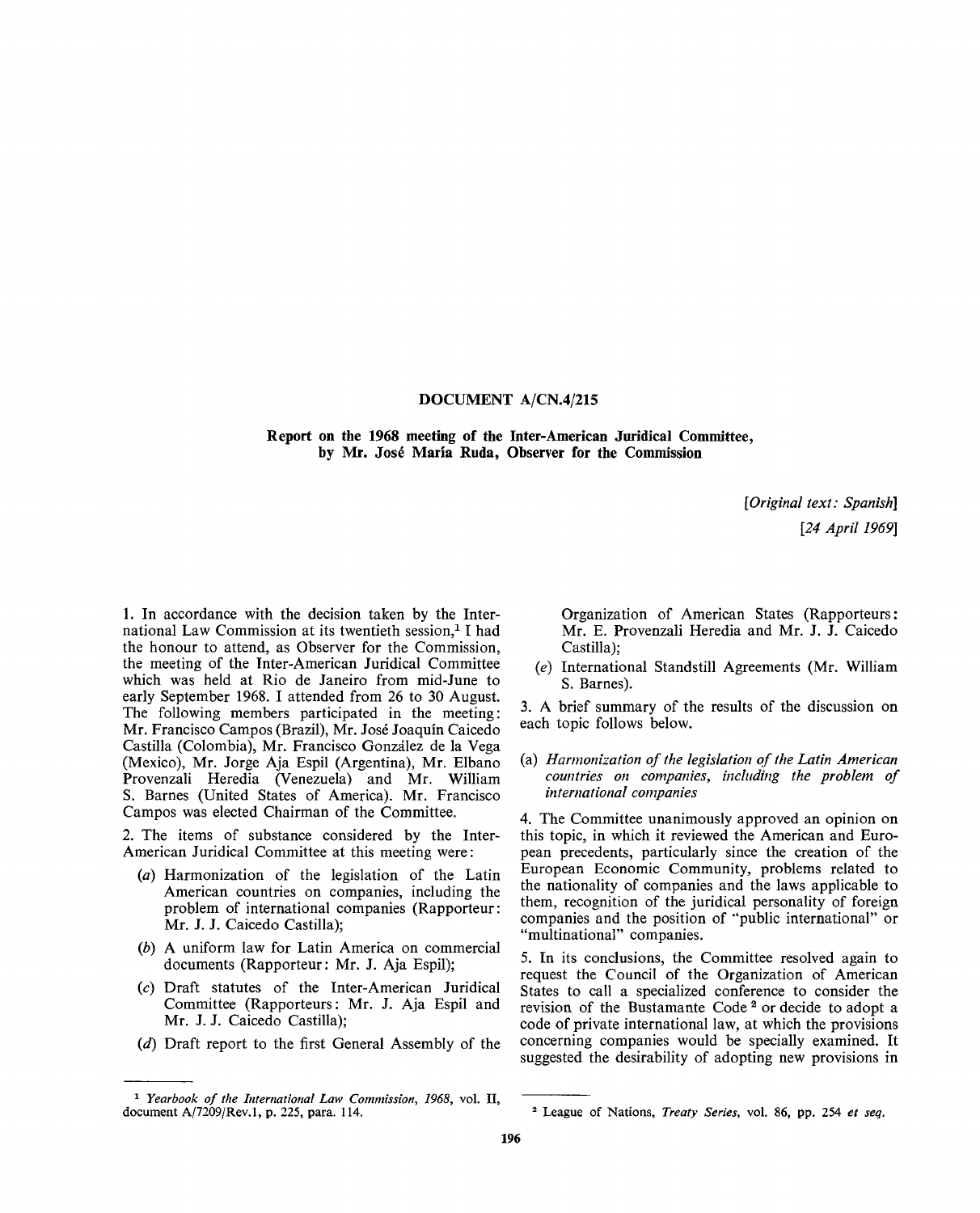chapter I of the Bustamante Code on Commercial Companies, to the effect that:

- (i) The commercial character of a company is determined by the law of the place where it has its domicile;
- (ii) Commercial companies duly constituted in a contracting State will enjoy the same juridical personality in the other contracting States, subject to the provisions of territorial law. Territorial laws are those referring to banks of issue, those relative to the exploitation of natural resources that are of importance to the country concerned, those that establish for foreign corporations the obligation to be registered and those that impose on them the obligation to maintain a permanent representative, with power of attorney, for judicial disputes and notifications.

6. The Committee further suggests the possibility of replacing articles 18 and 19 of the Code by a new article under which the nationality of civil, commercial or industrial companies, whether corporations or otherwise, shall be determined by their domicile, this to be defined as "the juridical centre of the administration".

7. The opinion elsewhere proposes a draft "Inter-American Convention on Reciprocal Recognition of Companies and Juridical Persons". The preamble refers to the need to facilitate the economic integration of the hemisphere.

8. Articles 1 and 2 recognize the extraterritorial juridical personality of companies under civil or commercial law, organized in one of the contracting States, which engage in activities or do business in the territory of another, and of moral persons under public or private law, other than those mentioned above, engaged in normal activity performed for consideration and in a continuous manner. These provisions shall not apply in the cases mentioned above in connexion with chapter I of the Bustamante Code—i.e., banks of issue, companies engaged in the exploitation of important natural resources, and so on.

9. Under article 4, a contracting State may declare that the Convention shall not apply to the companies or juridical persons mentioned in articles 1 and 2 when their true headquarters are outside the territory of the Parties, if such companies or juridical persons have no serious tie with the economy of any of the contracting States. "True headquarters" means "the legal centre of the administration". Under article 6, the Convention shall not apply if the company or juridical person violates, by its activities, rules of public order of the respective contracting State.

10. Under article 7, "public international" companies are governed by the agreement which has created them or, if such an agreement subsidiarily admits the application of a specified legislation, by the legislation existing at the time the agreement entered into force.

11. The Juridical Committee further resolved to include in the agenda for 1969 the topic "Preparation of a draft uniform law on commercial companies and studies on public international companies" and appointed a Rapporteur.

# (b) *Uniform law for Latin America on commercial documents*

12. The opinion approved on this topic recommends that, in the absence of a doctrine regarding the advisability of systematizing under a single law all so-called commercial documents, it is advisable to begin with bills of exchange and cheques. It goes on to say that, as the most feasible solution, a draft convention, or draft conventions, to apply in the exclusively international sphere should be sponsored, and that each State should retain its domestic legislation. Uniformity at the subregional level may also be sponsored, following the principles of the relevant Geneva Convention<sup>3</sup> and the Cervantes Ahumada draft. The Committee decided to include the topic "Draft conventions on bills of exchange and cheques of international circulation" in the agenda for 1969.

# (c) *Draft statutes of the Inter-American Juridical Committee*

13. The Protocol of Amendment to the charter of the Organization of American States, also called the "Protocol of Buenos Aires", which was signed at the Third Special Inter-American Conference,<sup>4</sup> substantially amended the part of the charter relating to the machinery for considering the legal affairs of the regional organization. The Inter-American Council of Jurists was abolished and the Inter-American Juridical Committee was included among the organs by means of which the Organization of American States accomplishes its purposes. Chapter XVII of the amended charter sets out the basic standards for its functions and procedures. 14. Although the amended charter has not yet entered into force, some members of the Committee felt that it was necessary to consider and prepare the statutes which will apply when the Committee begins to operate under the new system. The document is only a draft and will be presented to the first General Assembly of the Organization of American States in a spirit of co-operation and as a basis for discussion.

15. Following a reaffirmation in the opening articles of the draft of some basic principles of the charter, article 4 declares the Committee competent to deal with the following matters:

1. Rendering advice on juridical matters of international interest submitted to it by the Organization;

2. Undertaking the studies and preparatory work on the topics assigned to it by the Assembly, the Councils and the Meeting of Consultation;

3. Undertaking studies and work in pursuance of its specifics purposes;

5. Establishing co-operative relations with universities, institutes and teaching centres, as well as with national and international committes and entities devoted to study, teaching or dissemination of information on juridical matters of international interest.

<sup>4.</sup> Suggesting the holding of specialized juridical conferences;

<sup>3</sup>  *Ibid.,* vol. CXLII, pp. 257 and 356.

<sup>4</sup> Pan American Union, *OEA documentos oficiales* (OEA/Ser.A/2 (SEFP) Add., p. 49).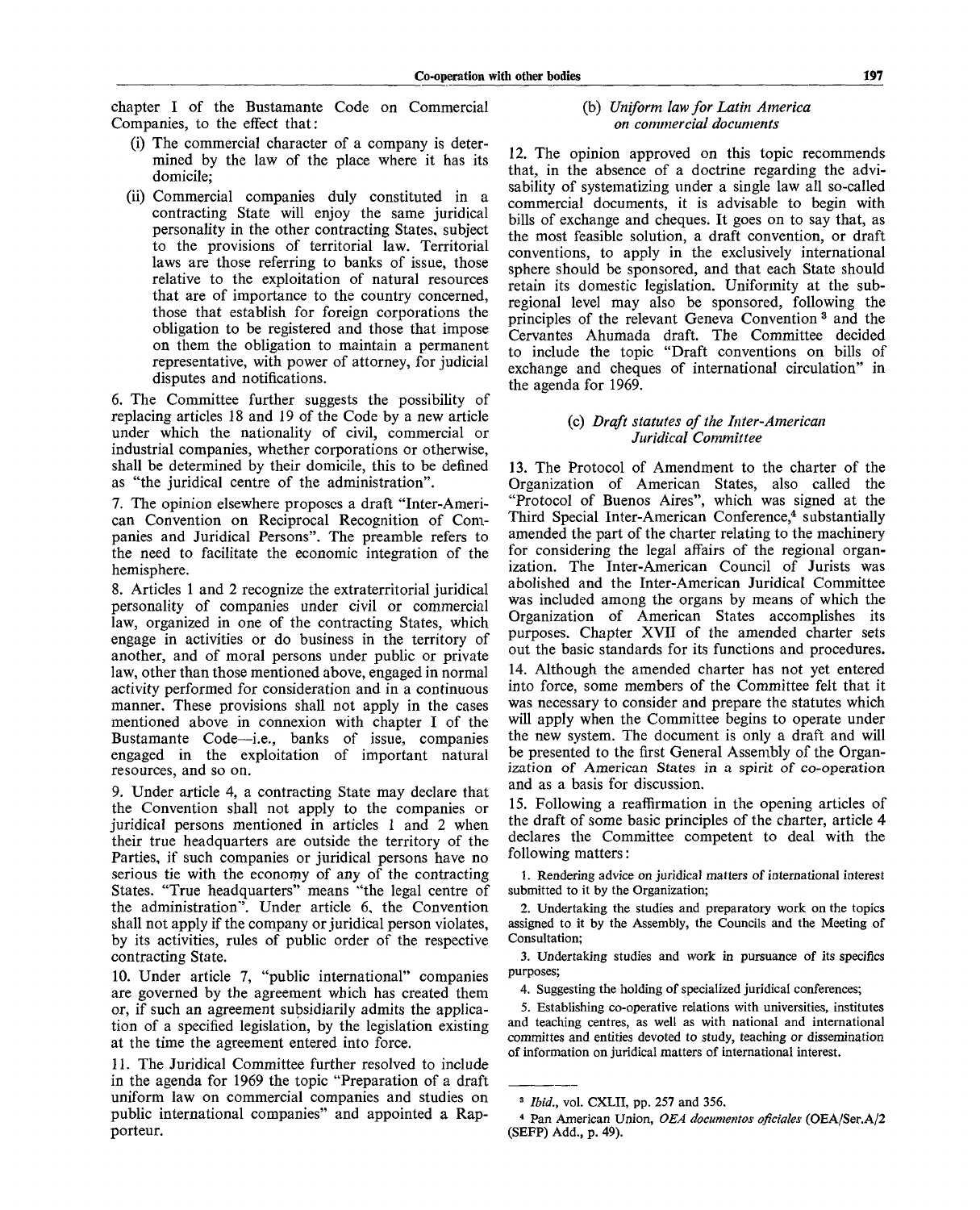16. Draft article 6 confers on the Committee "the broadest possible technical autonomy" and gives its members "complete independence of opinion".

17. The Committee represents the Organization as a whole; therefore, its members shall not represent the States which nominated them.

18. As regards the composition of the Committee, the draft states that it shall be composed, as provided in the charter, of eleven jurists "of high moral character and professional standing". They shall be elected by the Assembly, from panels of three candidates presented by member States, for a period of four years and may be re-elected. Membership shall be replaced partially.

19. According to draft article 15, the meetings of the Committee shall last three months, and may be extended for up to ten additional days when considered necessary. Special meetings may be held. The failure of a member to attend for two consecutive years shall result in the automatic vacation of his office.

20. The permanent seat of the Committee shall be Rio de Janeiro.

21. With regard to procedure, draft article 21 sets the quorum for conducting business at six members and for preparatory sessions at four. For the adoption of recommendations and opinions, the votes of six members are required.

22. The draft provides that the expenditures for the maintenance of the secretariat of the Committee shall be borne by the Organization of American States and that travel expenses and those occasioned by the stay of the members in Rio de Janeiro shall be borne by the Governments of which they are nationals; however, the Organization of American States shall pay members an attendance fee.

23. The general provisions of the draft provide that the Juridical Committee may utilize the services of specialists if it considers it necessary and may invite jurists to take part in its discussions on a given matter.

24. Draft article 34 provides that the Committee shall submit an annual report to the Assembly.

25. The draft statutes of the Inter-American Juridical Committee are reproduced as an annex to this report for the Commission's information.

# (d) *Draft report to the first General Assembly*

26. The draft report was not approved, and it was agreed to include the topic in the agenda for the following year.

# (e) *International Standstill Agreements*

27. The draft opinion was likewise not approved, and the topic will be discussed again in 1969.

28. I wish to point out that this was the first time that an Observer for the Commission attended a meeting of the Inter-American Juridical Committee and that this action was greatly appreciated by the members, who were most co-operative and understanding throughout. On behalf of the International Law Commission,  $\bar{I}$  gave a detailed account of the Commission's current work and of its work plans for the immediate future.

29. The Inter-American Juridical Committee adopted as part of the Final Act a resolution in which it expressed its pleasure at receiving an observer from the Commission and reaffirmed its intention to maintain the best co-operative relations with the International Law Commission. The resolution was sent to the Secretary of the Commission by the Committee.

# ANNEX

## Preliminary draft of the Statutes of the Inter-American Juridical Committee

NATURE, PURPOSES, AND SEAT OF THE COMMITTEE

#### *Article 1*

The Inter-American Juridical Committee, established by the charter of the Organization of American States is the juridical organ of the Organization of American States. Its composition and its functions shall be fixed by the provisions of the charter.

# *Article 2*

In accordance with the charter of the Organization, the purpose of the Inter-American Juridical Committee is to serve the Organization as an advisory body on juridical matters of an international nature, its specific purposes being to promote the progressive development and the codification of international law and to study juridical problems related to the integration of the developing countries of the hemisphere and, in so far as may appear desirable, the possibility of attaining uniformity in their legislation.

# *Article 3*

The permanent seat of the Inter-American Juridical Committee shall be the city of Rio de Janeiro. This shall not prevent the Committee from meeting and performing its functions in any other place in special cases in which the Committee so decides, with the sole requirement of prior consultation with the member State concerned.

# COMPETENCE OF THE COMMITTEE

# *Article 4*

The competence of the Inter-American Juridical Committee shall cover the following matters:

1. Rendering advice on juridical matters of international interest submitted to it by the Organization;

2. Undertaking the studies and preparatory work on the topics assigned to it by the General Assembly, the Meeting of Consultation of Ministers of Foreign Affairs and/or the Councils of the Organization;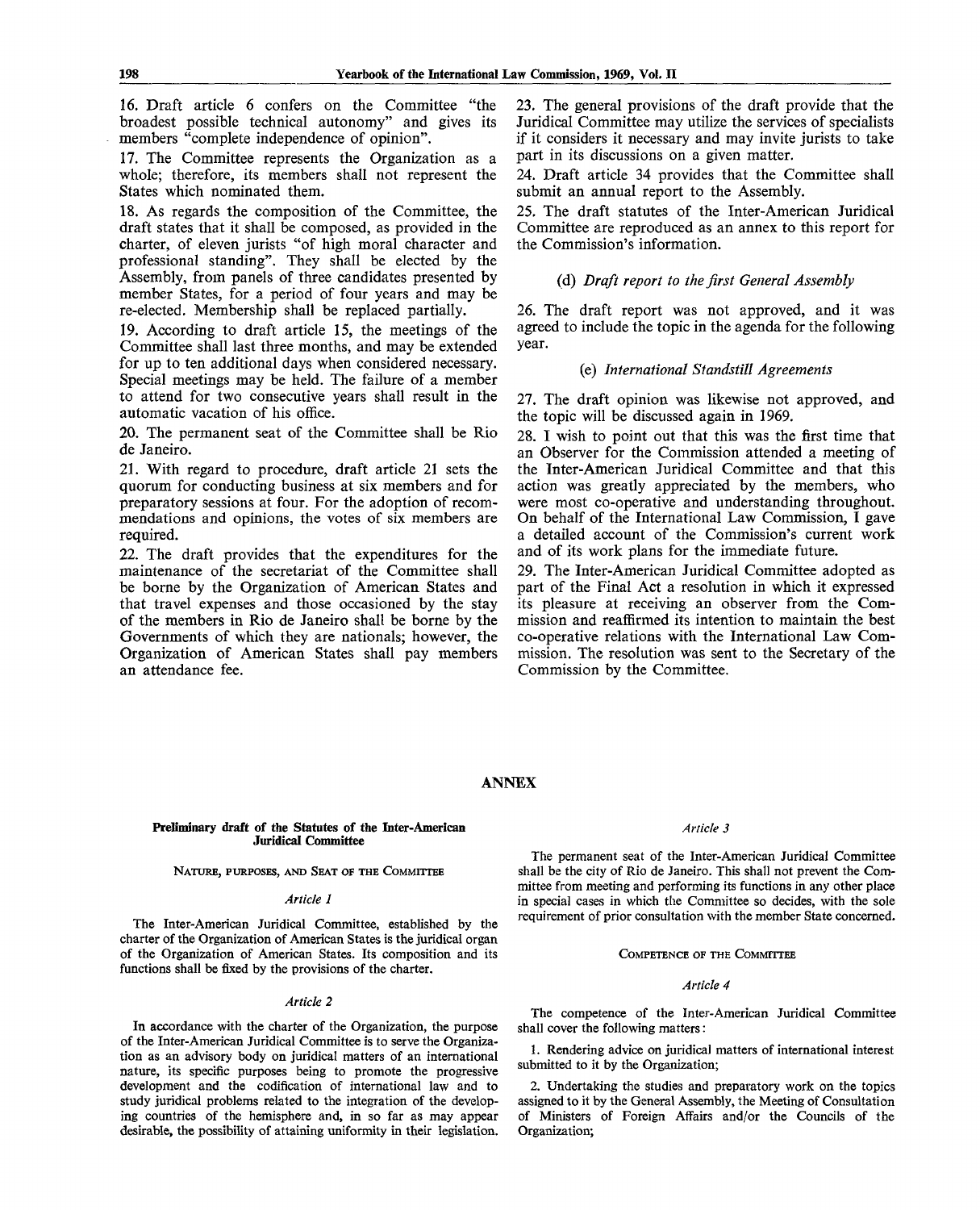3. Undertaking the studies and work that it considers advisable and that refer to its specific purposes, expressed in article 2 of these statutes;

4. Suggesting the holding of specialized juridical conferences;

5. Rendering the Governments of member States legal advice on matters of public and private international law on which they consult it;

6. Establishing co-operative relations with universities, institutes, and other teaching centres, as well as with national and international committees and entities devoted to study, teaching or dissemination of information on juridical matters of international interest.

# *Article 5*

The Inter-American Juridical Committee shall draft its own rules of procedure, in which it shall establish the standards for its operation.

# *Article 6*

In the performance of its duties the Inter-American Juridical Committee shall have the broadest possible technical autonomy, and its members shall have complete independence of opinion. The latter shall enjoy the privileges and immunities established by article 140 of the charter.

## COMPOSITION OF THE COMMITTEE

# *Article 7*

The Inter-American Juridical Committee shall be composed of eleven jurists, nationals of member States, of high moral character and professional standing, and no two members may be nationals of the same State.

# *Article 8*

The members of the Committee shall be elected by the General Assembly from panels of three candidates presented by member States; one candidate who is not a national of the State presenting it may appear on such a panel. The Assembly shall take into account, in addition to the personal qualifications of the candidates, the criterion that equitable geographic representation on the Committee should be assured, in so far as possible.

## *Article 9*

The members of the Committee shall be elected for a period of four years and may be re-elected. The membership shall be replaced partially, and for this purpose it is established that the term of office of five of the members elected in the first election, chosen by lot, shall be limited to two years.

#### *Article 10*

The Inter-American Juridical Committee represents all of the member States of the Organization. Therefore, a member nominated by a State and elected by the Assembly shall not represent that State and shall therefore have the same mandate as he has in respect of the other member States.

## *Article 11*

The members of the Inter-American Juridical Committee shall exercise their functions from January 1 of the year following the year in which they were elected until December 31 of the year in which the election of new members is held.

#### *Article 12*

In the event of a vacancy by reason of the death or resignation of a member, once a successor is elected by the General Assembly he shall take office immediately and complete the term of office of his predecessor.

## *Article 13*

Prior to an election to replace a member at the end of his term of office, the General Secretariat shall request the respective Governments to present panels of three candidates, together with their biographical data, and shall submit them to the General Assembly. It shall also make them known to the other American Governments.

## *Article 14*

In the case of filling a vacancy caused by the death or resignation of a member, the General Secretariat shall request the Government that originally proposed that member to present a new panel of three candidates in the manner indicated in the preceding article.

# **MEETINGS**

# *Article 15*

The Inter-American Juridical Committee shall hold one regular meeting each year, which shall last three months, and the meeting may be extended for up to ten additional days should the Committee consider this necessary. In special cases, in which the importance and urgency of some matter so requires, it may also hold special meetings.

#### *Article 16*

Before adjourning its regular meeting, the Inter-American Juridical Committee shall draw up the agenda and set the opening date for the next meeting.

#### *Article 17*

Special meetings of the Inter-American Juridical Committee may be convoked on the proposal of the General Assembly or of another competent organ of the Organization, or on the Committee's own initiative. Proposals of this nature should be addressed to the Chairman of the Committee and to the Secretary-General of the Organization. Once convocation has been decided upon by the written opinions of the members of the Committee, and the date of the meeting has been set, the Secretary-General shall notify the Governments of it.

# *Article 18*

The jurists elected as members of the Inter-American Juridical Committee shall bear in mind that for the fulfilment of the purposes of the Committee it is essential that, during the meeting, they reside in Rio de Janeiro and devote full time to the work thereof.

#### *Article 19*

The failure of a member of the Committee to attend its regular meetings for two consecutive years shall result in the automatic vacation of his office.

#### *Article 20*

The Secretary-General of the Organization or his representative shall participate, but without the right to vote, in the discussions of the Committee and of such sub-committees or working groups as it may establish.